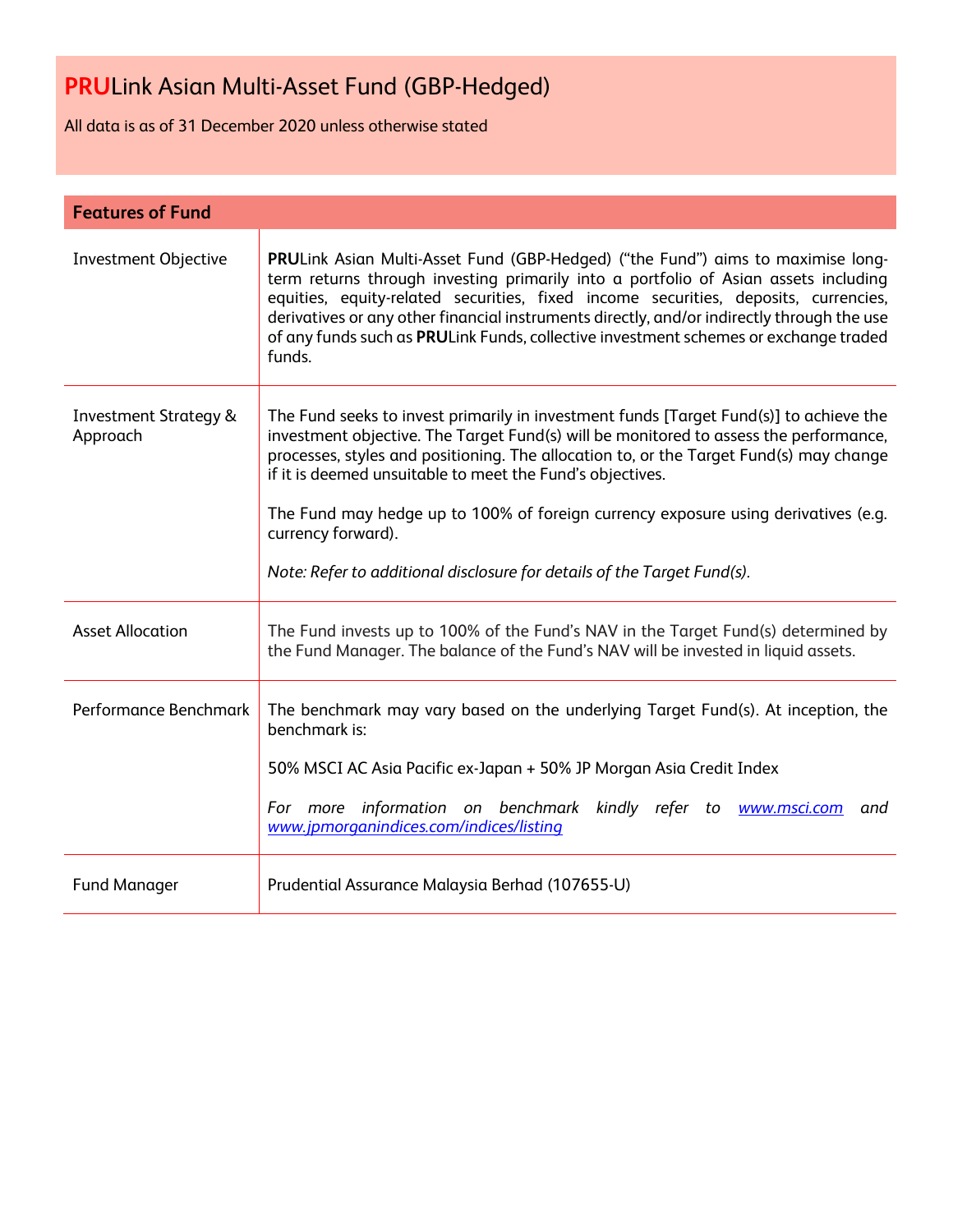All data is as of 31 December 2020 unless otherwise stated

| <b>Fees &amp; Charges</b>     |                                                                                                                                                                                                                                                                                                                                                                                                                                                                                                                              |  |  |
|-------------------------------|------------------------------------------------------------------------------------------------------------------------------------------------------------------------------------------------------------------------------------------------------------------------------------------------------------------------------------------------------------------------------------------------------------------------------------------------------------------------------------------------------------------------------|--|--|
| <b>Fund Management Charge</b> | Up to 1.50%* p.a.<br>*The actual investment charge charged for PRULink Asian Multi-Asset Fund (GBP-<br>Hedged) will depend on the asset allocation of the fund, which will range from<br>1.00% for allocation fixed income securities, to 1.50% for allocation to other assets.<br>The actual investment charge will be determined on a monthly basis and will be<br>revised whenever the proportion of fund allocated to fixed income securities shift<br>by more than 10% since the investment charge was last determined. |  |  |
| Other Charge, if any          | Nil                                                                                                                                                                                                                                                                                                                                                                                                                                                                                                                          |  |  |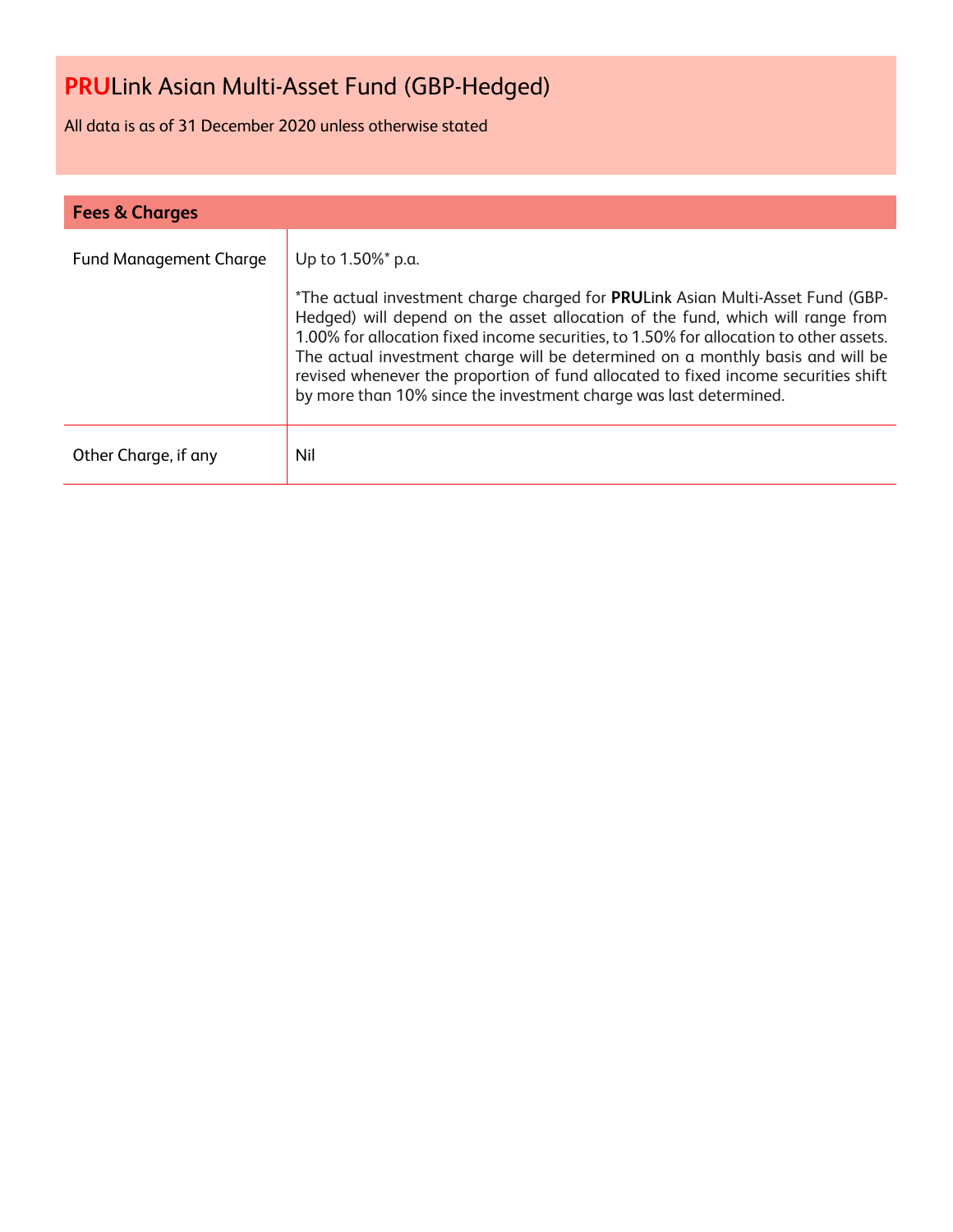All data is as of 31 December 2020 unless otherwise stated

### **Fund Performance**



**Notice: The graphs are included for illustrative purposes only. Past performance of The Fund is not an indication of its future performance.**

| Year | <b>Actual Performance</b><br><b>PRULink Asian Multi-Asset Fund (GBP-</b><br>Hedged) | <b>Benchmark</b><br>50% MSCI AC Asia Pacific ex-Japan + 50%<br>JP Morgan Asia Credit Index |
|------|-------------------------------------------------------------------------------------|--------------------------------------------------------------------------------------------|
| 2019 | $-0.52\%$ *                                                                         | 447%                                                                                       |
| 2020 | 0.06%                                                                               | 13.25%                                                                                     |

\*Fund Performance is from fund launch date until year end of the same year (non-annualised return).

#### *Sources: Bloomberg, 31 December 2020*

Notice: Past performance is not an indication of its future performance. This is strictly the performance of the investment / underlying funds, and not the returns earned on the actual premiums paid of the investment-linked insurance product.

Basis of calculation of past performance:

$$
= \left(\frac{\text{Net Asset Value at the end of Year n}}{\text{Net Asset Value at the end of Year n} - 1}\right)\%
$$

### **Additional Disclosure for PRULink Asian Multi-Asset Fund (GBP-Hedged)**

At inception, the Fund will invest into Schroder Asian Income Class GBP Hedged A Dis ("Target Fund") which is managed by Schroder Investment Management (Singapore) Ltd.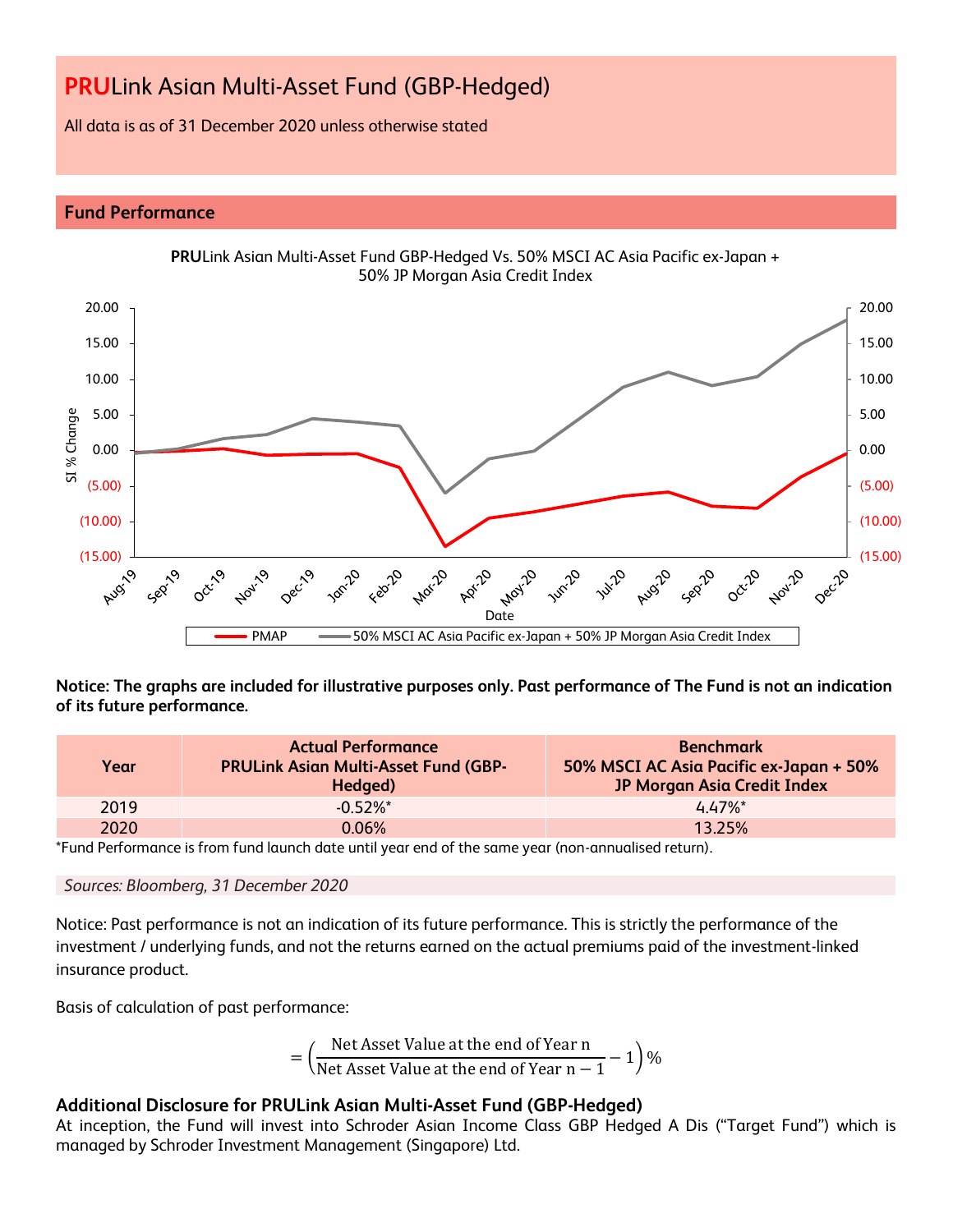All data is as of 31 December 2020 unless otherwise stated

The Target Fund will actively allocate between Asian equities, Asian fixed income securities, cash and other permissible investments to achieve its objective. The Target Fund will use a cyclical approach to asset allocation where the asset mix will be adjusted according to the four phases of the economic cycle – recovery, expansion, slowdown and recession – based on a combination of fundamental and quantitative factors such as asset class valuation, macroeconomic data and liquidity. Cash will be treated as a separate asset class and will be deployed if necessary to limit downside risk during adverse market conditions.

The Target Fund will also perform active security selection for its investments in Asian equities, Asian fixed income and other permissible investments. For the Asian equities portfolio, the Target Fund intends to focus on companies that are able to create true shareholder value, have a strong and stable earnings stream and have a strong sustainable dividend yield. For the Asian fixed income portfolio, the Target Fund intends to select securities that deliver attractive yield and capital growth taking into account both fundamental and technical views such as valuation, demand/supply conditions and liquidity. The Target Fund may invest up to 10% of its assets in China A-Shares through the Stock Connect.

The Target Fund will also manage the impact of interest rate movements on the value of the portfolio.

The fund performance for the underlying Schroder Asian Income Class GBP Hedged A Dis as at 31 December 2020 is as follows:

| Year            | 2020     | 2019  | 2018  | 2017  | 201C<br><b>2016</b> |
|-----------------|----------|-------|-------|-------|---------------------|
| Net Performance | $J.30\%$ | 3.37% | 5.28% | 8.00% | .80%*               |
|                 |          |       |       |       |                     |

\*Fund Performance is from fund launch date until year end of the same year (non-annualised return).

*Note: The above return is for the Target Fund (GBP Hedged A Dis) which is denominated in GBP.*

*Source: Schroder Investment Management as of 31 December 2020*

Management fees may be charged at the Fund and/or Target Fund(s) level. Please note that you will be charged a maximum of 1.50% p.a., being the combined annual fund management charge at the Fund and Target Fund(s) levels. In addition, the Fund may incur hedging cost when derivatives (e.g. currency forward) are used for hedging purpose.

Target Fund(s) with investment strategies to invest in Exchange Traded Funds ("ETF") or other Collective Investment Schemes may incur additional expenses at the Target Fund(s) level which is taken as part of the investment strategy considerations to deliver the fund performance.

### **Investment Risks for PRULink Asian Multi-Asset Fund (GBP-Hedged)**

The Fund is subjected to investment risks including the possible loss of the principal amount invested. The value of the units may fall as well as rise. In addition, the Fund is subjected to specific risk including and not limiting to:

#### **General Risks when Investing in the Fund**

#### **Market Risk**

Market risk refers to potential losses that may arise from adverse changes in the market conditions. Market conditions are generally, affected by, amongst others, economic and political stability. If the market which the Fund invests in suffers a downturn or instability due to adverse economic or political conditions, this may adversely impact the market prices of the investments of the Fund.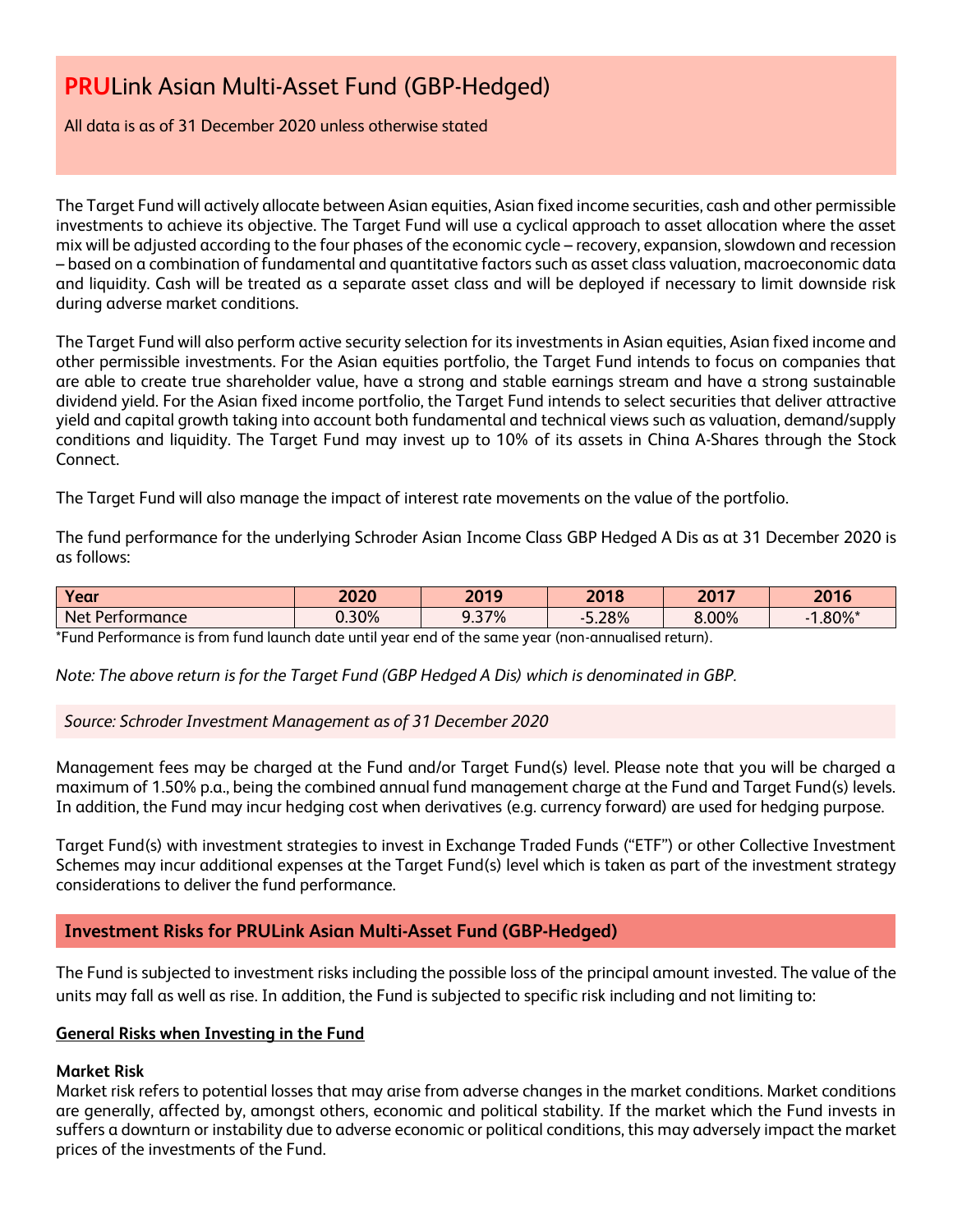All data is as of 31 December 2020 unless otherwise stated

#### **Liquidity Risk**

Liquidity risk refers to two scenarios. The first scenario is where an investment cannot be sold due to unavailability of a buyer for that investment. The second scenario is where the investment is thinly traded. Should the investments in the Target Fund(s) be thinly traded, this may cause the Fund to dispose the investment at an unfavorable price in the market and may adversely affect investor's investment. This risk may be mitigated through stringent security selection process.

#### **Inflation Risk**

This refers to the likelihood that an investor's investments do not keep pace with inflation, thus, resulting in the investor's decreasing purchasing power even though the investment in monetary terms may have increased.

#### **Interest Rate Risk**

Interest rate risk is a general risk affecting conventional funds. This is so even though conventional funds only invest in investments that are in accordance with the mandate. The reason for this is because a high level of interest rates will inevitably affect corporate profits and this will have an impact on the value of both equity and debt securities. This risk is crucial in a bond fund since a bond portfolio management depends on forecasting interest rate movements. Prices of bonds move inversely to interest rate movements therefore as interest rates rise, the prices of bond decrease and vice versa. Furthermore, bonds with longer maturity and lower profit rates are more susceptible to interest rate movements.

#### **Credit / Default Risk**

Bonds are subject to credit / default risk in the event that the issuer of the instrument is faced with financial difficulties, which may decrease their credit worthiness. This in turn may lead to a default in the payment of principal and interest.

#### **Risk of Non-Compliance**

This risk arises from non-compliance with laws, rules and regulations, prescribed practices and the management company's internal policies and procedures, for example, due to oversight by the management company. Such noncompliance may force the management company to sell down securities of the Fund at a loss to rectify the noncompliance and in turn may adversely affect the value of investors' investment in the Fund. To mitigate this risk, the Fund Manager has put in place internal controls to ensure its continuous compliance with laws, rules and regulations, prescribed practices and the Fund Manager's internal policies and procedures.

#### **Concentration Risk**

This is the risk of a fund focusing a greater portion of its assets in a smaller selection of investments. The fall in price of a particular equity and / or fixed income investment will have a greater impact on the funds and thus greater losses. This risk may be minimized by the manager conducting even more rigorous fundamental analysis before investing in each security.

#### **Management Company Risk**

The performance of the Fund depends on the experience, expertise and knowledge of the management company. Should there be lack of any of the above qualities by the management company, it may adversely affect the performance of the Fund.

#### **Currency Risk**

The Fund is denominated in GBP, while the Target Fund(s) may be denominated in other currencies. The performance of the Fund may be affected by movements in the exchange rate between the GBP and the Target Fund(s)'s denominated currency. Where applicable, a currency hedging instrument or a currency hedged class of the Target Fund(s) may be used to minimise currency risk.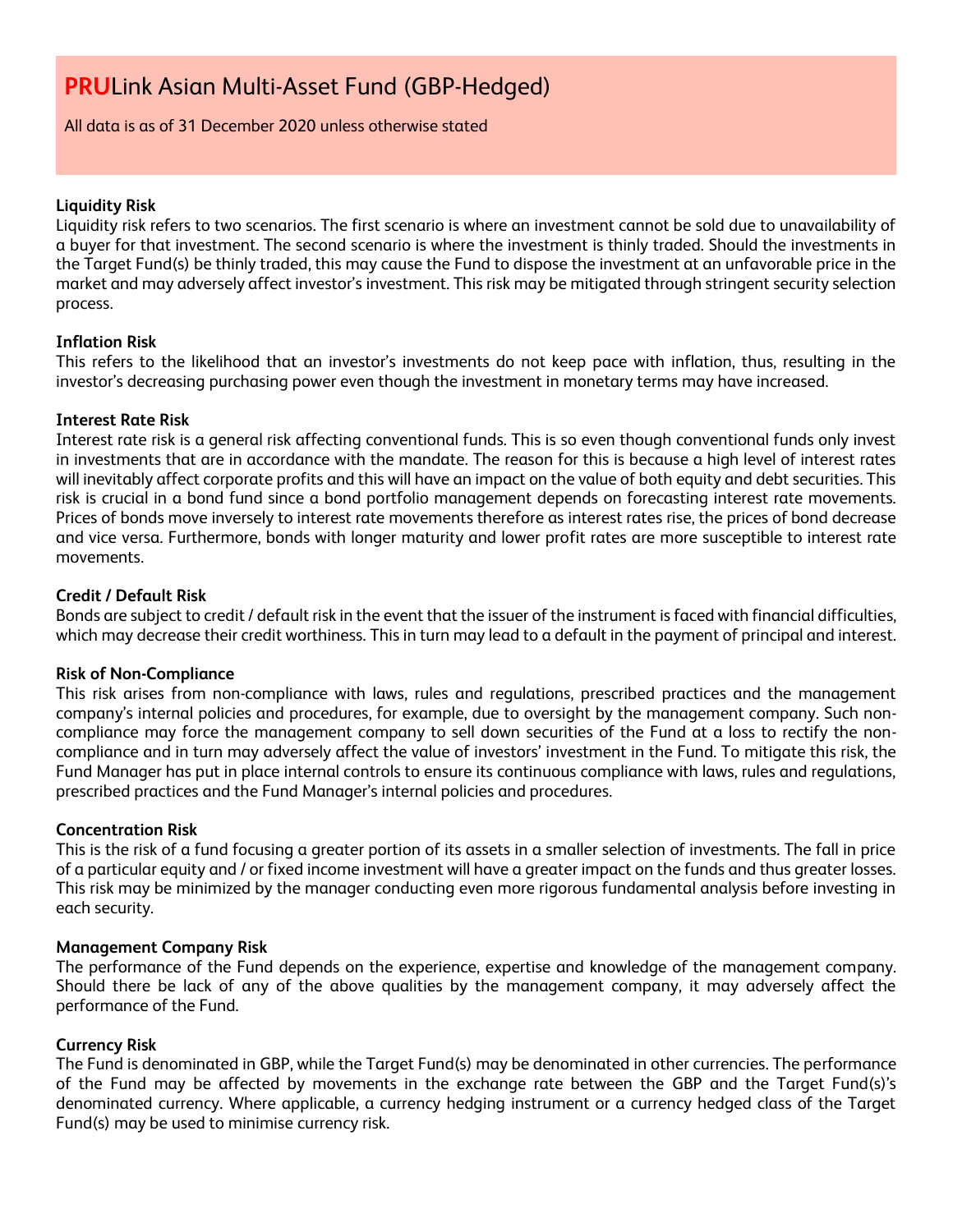All data is as of 31 December 2020 unless otherwise stated

#### **Derivatives Risk**

Derivatives (e.g. currency forward) may potentially be used to hedge against any risk that may be derived from investing in the Target Fund(s), such as, but not limited to, currency risk. The Fund may hedge up to 100% of foreign currency exposure using derivatives (e.g. currency forward).

#### **Portfolio Risk**

The Fund is intended for investors who can accept the risks associated with investing primarily in the securities of the type held in the Fund. Investments in equities will be subject to the risks associated with equity and equity-related securities, including fluctuations in market prices, adverse issuer or market information and the fact that equity and equity-related interests are subordinate in the right of payment to other corporate securities, including debt securities. Likewise, investments in fixed income securities will be subjected to the risks associated with debt securities including credit and interest rate risk, and the additional risks associated with high-yield debt securities, loan participations and derivative securities. In addition, investors should be aware of the risks associated with the active management techniques that are expected to be employed by the Fund.

### **Specific Risks when Investing in the Target Fund(s) or its Sub-Fund(s) (collectively to be known as "Target Fund(s)")**

### **Security Risk**

Adverse price movements of a particular security invested by the Target Fund(s) may adversely affect the Target Fund(s)'s net asset value. The Target Fund Manager(s) strives to mitigate the impact of a particular security risk through portfolio diversification, which will help spread the element of risk.

### **Fund Management of Target Fund(s) Risk**

While the Fund Manager will exercise due skill and care in selecting the Target Fund(s), it does not have control over the management of the Target Fund(s) and there is no guarantee that the investment objectives will be met. This may result in policyholders suffering losses in their investments in the Target Fund(s).

The Target Fund(s) may change its objectives and become inconsistent with the objective of the Fund. In such instances, the Fund Manager will replace the Target Fund(s) with another collective investment scheme which the Fund Manager considers to be more appropriate in meeting the objective of the Fund.

#### **Errors in Calculation of the Net Asset Value of the Target Fund(s)'s Risk**

There is a possibility there are errors in calculation of the net asset value of the Target Fund(s). In the event such errors occur, the net asset value of the Target Fund(s) will be affected hence, the Target Fund(s) will comply with the rules set forth in the relevant regulatory provisions applicable to the Target Fund(s). Compensation, if any, paid by the Target Fund(s) (subject to the laws of the jurisdiction in which such Target Fund(s) is domiciled), will be credited to the Fund as and when compensation is received.

In view of the foregoing, policyholders must be aware that there are circumstances where neither the Target Fund(s) nor the Fund Manager will be bound to compensate final beneficial owners.

#### **Liquidity Risk**

Liquidity risk here refers to two scenarios. The first scenario is where the allocated liquidity of the Target Fund(s) is insufficient to meet redemption needs. The second scenario is where the Target Fund(s) is thinly traded. Should the investments in the Target Fund(s) be thinly traded, this may cause the Target Fund(s) to dispose the investment at an unfavorable price in the market and may adversely affect investors' investment. This risk may be mitigated through stringent security selection process.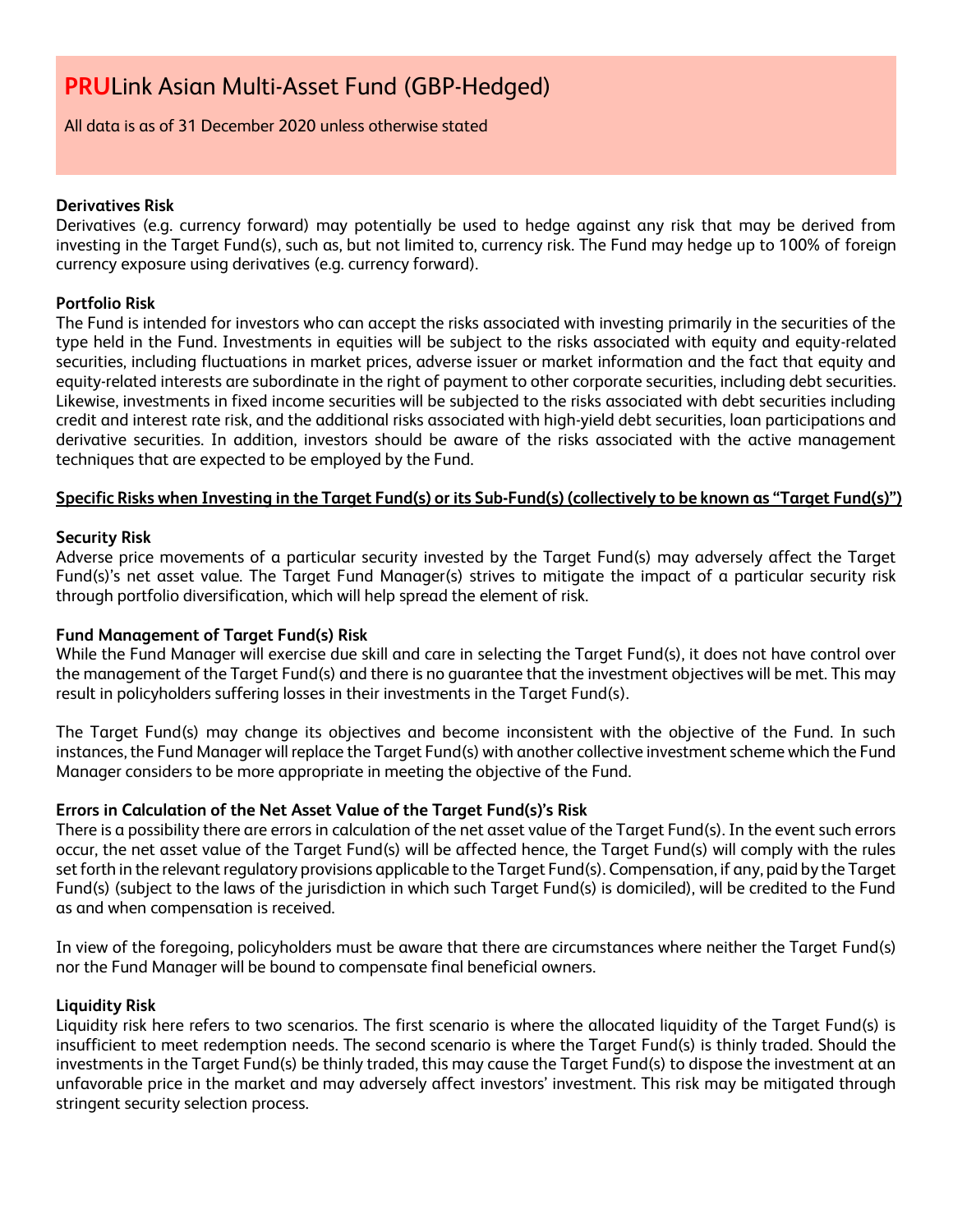All data is as of 31 December 2020 unless otherwise stated

#### **Countries or Foreign Securities Risk**

This risk is associated with investments in securities listed or domiciled in countries other than the country of domicile. Any changes in the economic fundamentals, social and political stability, uncertainty or changes in countries' official currencies, currency movements and foreign investments policies in these countries may increase the volatility in asset values, liquidity and default risk which may have an impact on the prices of the securities that the Target Fund(s) invests in and consequently may affect the net asset value of the Target Fund(s).

Investments in certain markets may be restricted or controlled. In some countries, direct investments in securities may be prohibited and restricted due to regulatory requirements. These limitations may increase transaction costs and adversely affect a security's liquidity and the price in connection with the security.

The Target Fund Manager(s) will monitor and observe the developments in these countries where assets of the Target Fund(s) are allocated. In addition, the Target Fund Manager(s) will also employ a systematic investment process, which includes regular review, to manage and mitigate this risk.

#### **Currency Risk**

The Target Fund(s)'s underlying investments may be denominated in their local currency, which may differ from the Target Fund(s)'s currency of denomination. The performance of the Target Fund(s) may be affected by movements in the exchange rate between the local currency of its underlying investments and the Target Fund(s)'s denominated currency.

#### **Charges to Capital Risk**

The Target Fund(s)'s charges and expenses are taken from the capital, in whole or in part, resulting in possible constraint of capital growth.

#### **Restrictions on Foreign Investment**

Some countries prohibit or impose substantial restrictions on investments by foreign entities. There may also be instances where a purchase order subsequently fails because the permissible allocation to foreign investors has been filled, depriving the Target Fund(s) of the ability to make its desired investment at the time.

#### **Derivatives Risk**

The Target Fund Manager(s) may invest in derivatives which will be subject to risks. While the judicious use of derivatives by professional investment managers can be beneficial, derivatives involve risks different from, and, in some cases, greater than, the risks presented by more traditional securities investments. Some of the risks associated with derivatives are market risk, management risk, credit risk, liquidity risk and leverage risk. Investments in derivatives may require the deposit or initial margin and additional margin on short notice if the market moves against the investment positions. If no provision is made for the required margin within the prescribed time, the investment may be liquidated at a loss. Therefore, it is essential that such investments in derivatives are monitored closely.

The Target Fund Manager(s) has the necessary controls for investments in derivatives and have in place systems to monitor the derivative positions for the Target Fund(s). The Target Fund Manager(s) does not intend to use derivatives transactions for speculation or leverage but may use them for efficient portfolio management and/or risk management. Currency risk is simply one of the market risks which the fund will be exposed to and can be hedged using derivatives such as FX forwards/futures. Often the underlying currency risk may be taken on as a result of buying an underlying equity or bond. If the Target Fund Manager(s) does not want to also take the currency risk associated with these underlying assets, the Target Fund(s) may use Forward Foreign Exchange contracts to hedge any currency risk derived from holdings of non-base currency positions. Essentially this use of currency forwards is to hedge currency risk in the Target Fund(s).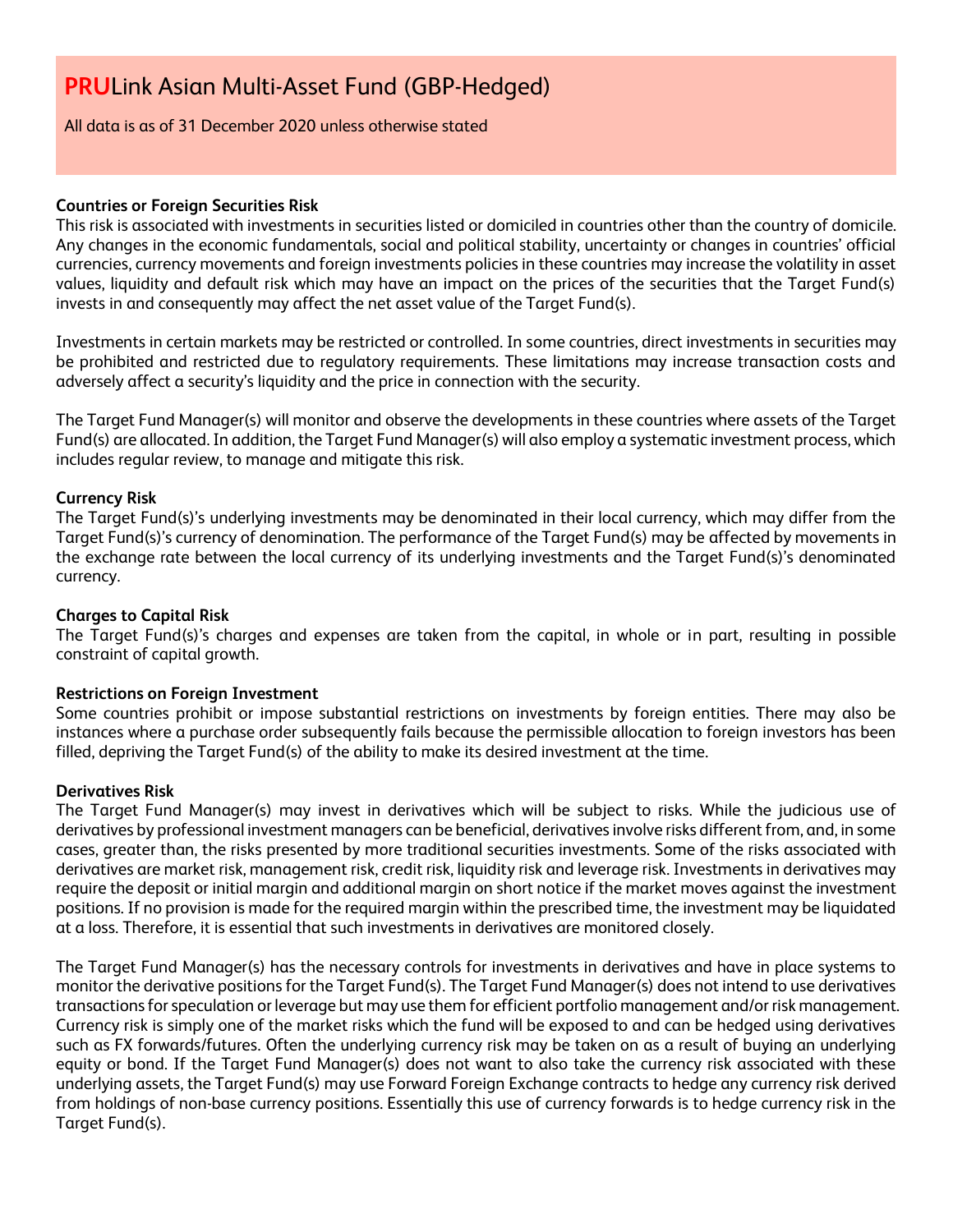#### All data is as of 31 December 2020 unless otherwise stated

#### **Risks Associated with Investments via Stock Connect**

The relevant rules and regulations on Stock Connect are subject to change which may have potential retrospective effect. The Stock Connect is subject to quota limitations. Where a suspension in the trading through the programme is effected, the Target Fund's ability to invest in China A Shares or access the PRC market through the programme will be adversely affected. In such event, the Target Fund's ability to achieve its investment objective could be negatively affected.

*The above should not be considered to be an exhausted list of the risks which potential policyholders should consider before investing in the Fund. Potential policyholders should be aware that an investment in the Fund may be exposed to other risks of exceptional nature from time to time.*

#### **Risk Management**

#### **Forecasting Risk**

Potential risks are taken into consideration in the process of sector allocation and stock selection based on analysis on various key factors such as economic conditions, liquidity, qualitative and quantitative aspects of the securities.

#### **System Control**

Risk parameters are set internally for each fund, depending on client's risk profile. These risk parameters include limits of issuer bet, group issuer, sector rating and issue size of the securities held in the portfolio.

A front-end office system is in place to monitor portfolio risks, serving as an auto filter for any limitations or breaches.